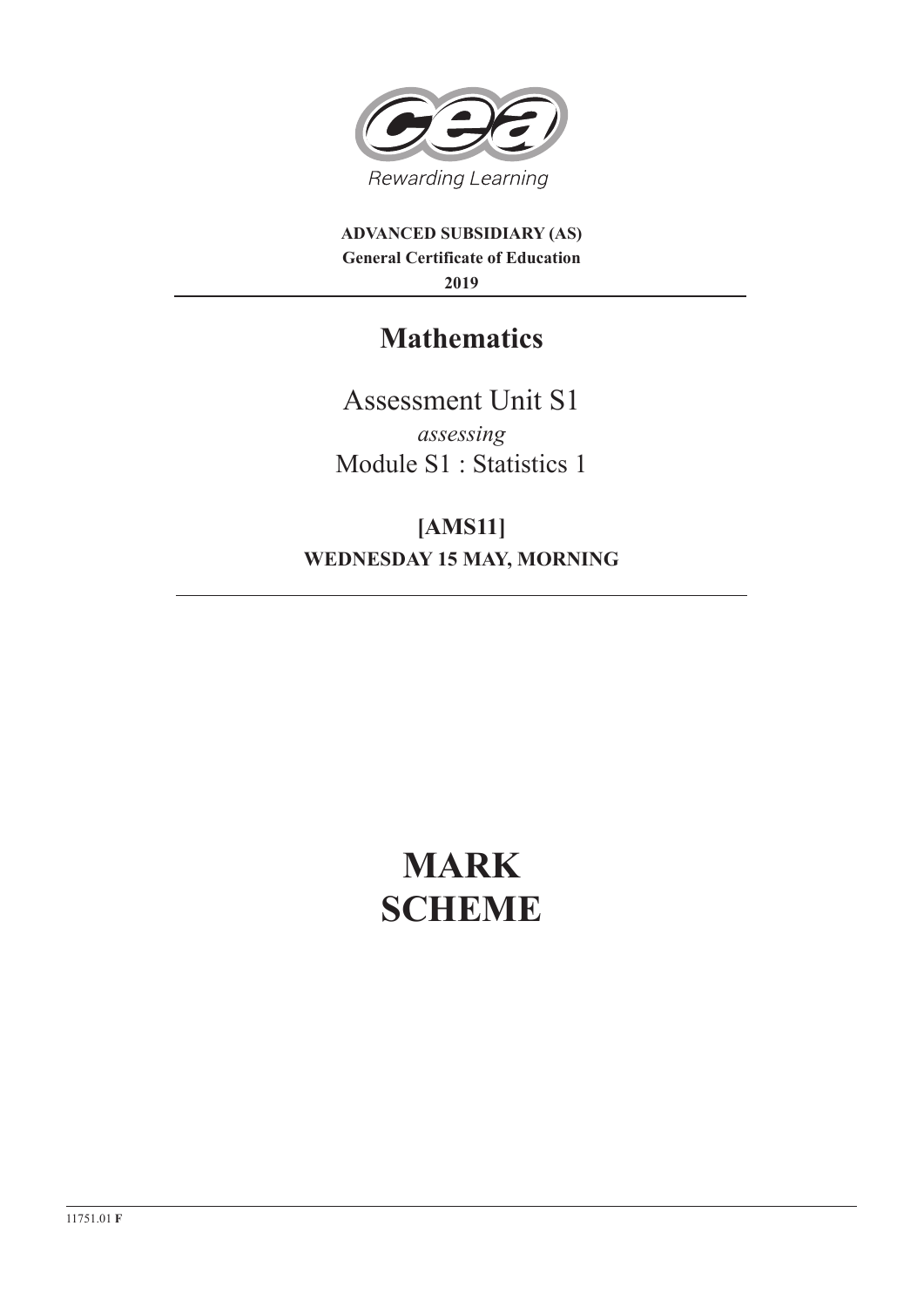### **GCE ADVANCED/ADVANCED SUBSIDIARY (AS) MATHEMATICS**

#### **Introduction**

The mark scheme normally provides the most popular solution to each question. Other solutions given by candidates are evaluated and credit given as appropriate; these alternative methods are not usually illustrated in the published mark scheme.

The marks awarded for each question are shown in the right-hand column and they are prefixed by the letters **M**, **W** and **MW** as appropriate. The key to the mark scheme is given below:

- **M** indicates marks for correct method.
- **W** indicates marks for working.
- **MW** indicates marks for combined method and working.

The solution to a question gains marks for correct method and marks for an accurate working based on this method. Where the method is not correct no marks can be given.

A later part of a question may require a candidate to use an answer obtained from an earlier part of the same question. A candidate who gets the wrong answer to the earlier part and goes on to the later part is naturally unaware that the wrong data is being used and is actually undertaking the solution of a parallel problem from the point at which the error occurred. If such a candidate continues to apply correct method, then the candidate's individual working must be followed through from the error. If no further errors are made, then the candidate is penalised only for the initial error. Solutions containing two or more working or transcription errors are treated in the same way. This process is usually referred to as "follow-through marking" and allows a candidate to gain credit for that part of a solution which follows a working or transcription error.

#### **Positive marking:**

It is our intention to reward candidates for any demonstration of relevant knowledge, skills or understanding. For this reason we adopt a policy of **following through** their answers, that is, having penalised a candidate for an error, we mark the succeeding parts of the question using the candidate's value or answers and award marks accordingly.

Some common examples of this occur in the following cases:

- **(a)** a numerical error in one entry in a table of values might lead to several answers being incorrect, but these might not be essentially separate errors;
- **(b)** readings taken from candidates' inaccurate graphs may not agree with the answers expected but might be consistent with the graphs drawn.

When the candidate misreads a question in such a way as to make the question easier only a proportion of the marks will be available (based on the professional judgement of the examining team).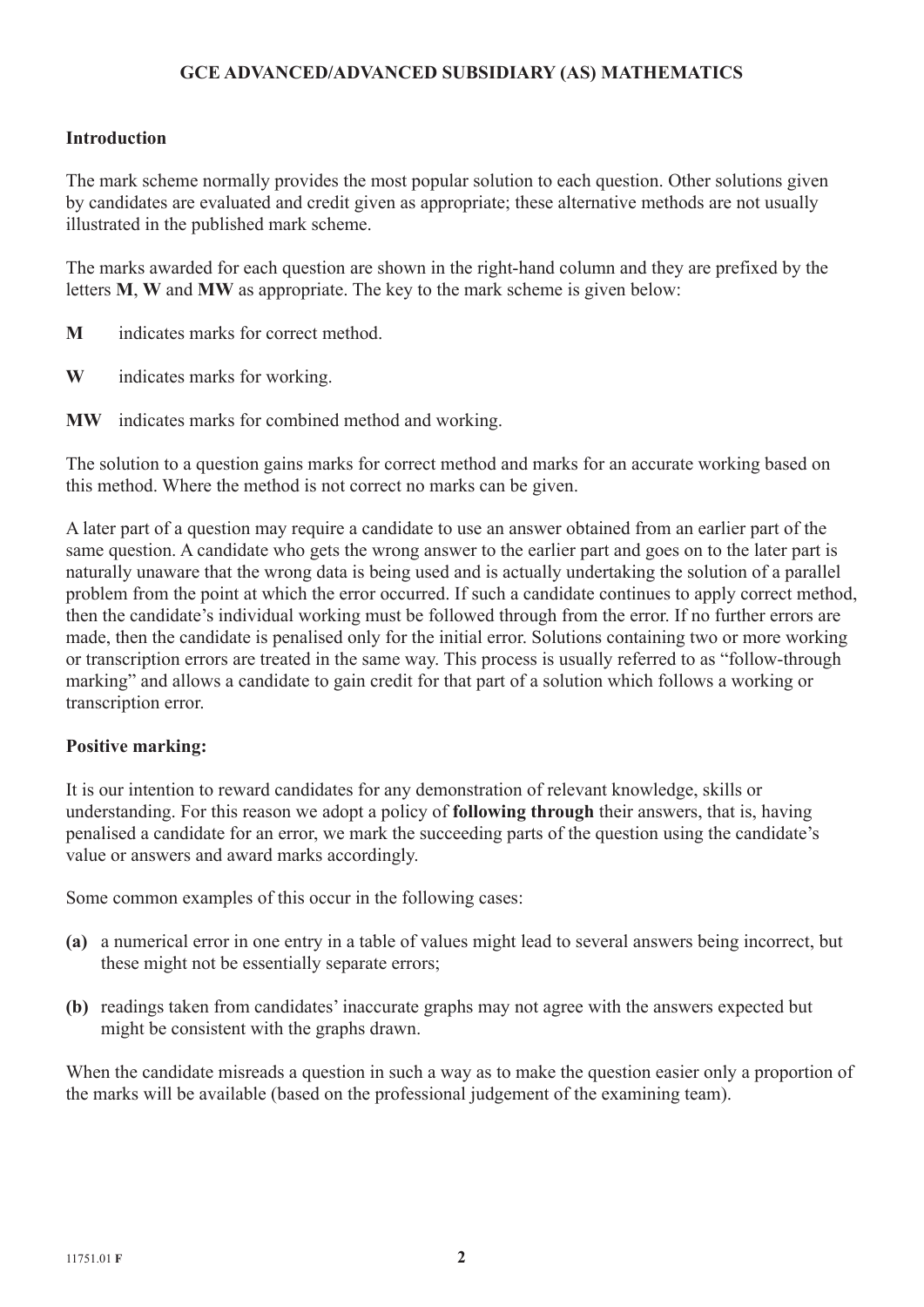| $\mathbf{1}$ | (i) $E(X) = -1$                                                                                                |                                               |                      | <b>AVAILABLE</b> |
|--------------|----------------------------------------------------------------------------------------------------------------|-----------------------------------------------|----------------------|------------------|
|              | $\implies$ 1 × 0.26 + 4 × 0.16 + (-3) × 0.16 + a × 0.2                                                         | $+(-1) \times 0.22 = -1$<br>$0.2 + 0.2a = -1$ | M1                   | <b>MARKS</b>     |
|              |                                                                                                                | $0 \ 2a = -1 \ 2$<br>$a = -6$                 | W1                   |                  |
|              | (ii) $E(X^2) = 1^2 \times 0.26 + 4^2 \times 0.16 + (-3)^2 \times 0.16$<br>$+(-6)^2 + 0.2 + (-1)^2 \times 0.22$ |                                               | M1                   |                  |
|              | $= 11.68$                                                                                                      |                                               | W <sub>1</sub>       |                  |
|              | $Var(X) = E(X^2) - [E(X)]^2$<br>$= 11.68 - (-1)^{2}$                                                           |                                               | M1                   |                  |
|              | $= 10.68 = 10.7 (3 s.f.)$                                                                                      |                                               | W <sub>1</sub>       |                  |
|              | $Y = 4 - 3X$<br>(iii)                                                                                          |                                               |                      |                  |
|              | $E(Y) = 4 - 3E(X)$<br>$= 4 - 3(-1) = 7$                                                                        |                                               | M <sub>1</sub><br>W1 |                  |
|              | $Var(Y) = (-3)^2 Var(X)$<br>$= 9 \times 10.68$                                                                 |                                               | M1                   |                  |
|              | $= 96.12 = 96.1 (3 s.f.)$                                                                                      |                                               | W1                   | 10               |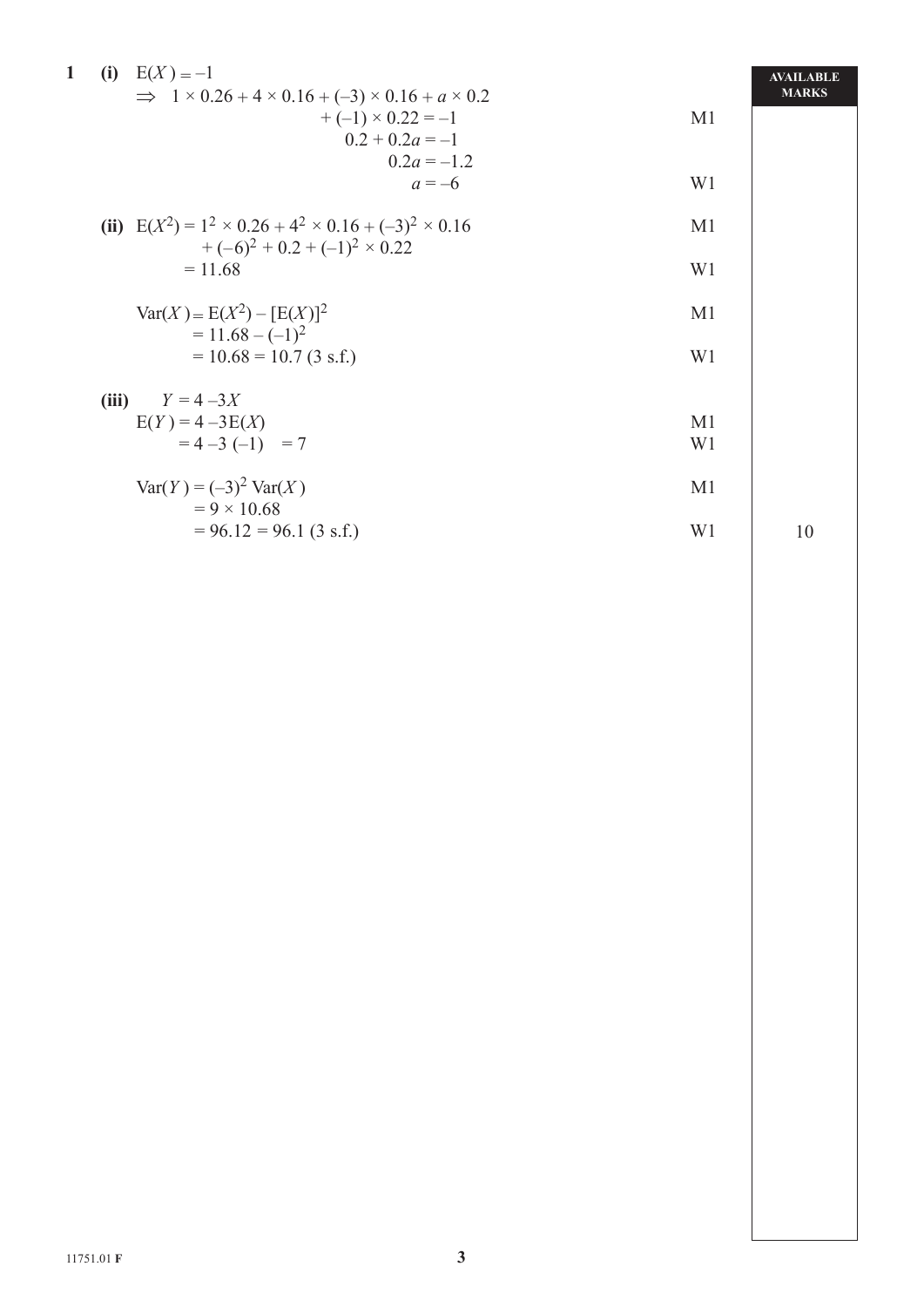| $\overline{\mathbf{2}}$ | (i) | $X \sim B(10, 0.4)$                                                                                         | M <sub>1</sub>        | <b>AVAILABLE</b><br><b>MARKS</b> |
|-------------------------|-----|-------------------------------------------------------------------------------------------------------------|-----------------------|----------------------------------|
|                         |     | $P(X = 5) = {}^{10}C_5 (0.4)^5 (0.6)^5$<br>$= 0.2007$                                                       | M <sub>1</sub>        |                                  |
|                         |     | $= 0.201 (3 s.f.)$                                                                                          | W <sub>1</sub>        |                                  |
|                         |     | (ii) $P(X < 8) = 1 - P(X \ge 8)$<br>$= 1 - P(8, 9, 10)$                                                     | M <sub>1</sub><br>MW1 |                                  |
|                         |     | $= 1 - [0.0106 + 0.0016 + 0.0001]$<br>$= 1 - [0.0123]$<br>$= 0.9877$                                        |                       |                                  |
|                         |     | $= 0.988 (3 s.f.)$                                                                                          | W <sub>1</sub>        |                                  |
|                         |     | <b>Alternative solution</b><br>(ii) $P(X < 8) = P(X = 0, 1, 2, 3, 4, 5, 6, 7)$                              | M1 MW1                |                                  |
|                         |     | $= {}^{10}C_0(0.4){}^{0}(0.6){}^{10} + {}^{10}C_1(0.4){}^{1}(0.6){}^{9} + {}^{10}C_2(0.4){}^{2}(0.6){}^{8}$ |                       |                                  |
|                         |     | + ${}^{10}C_3(0.4)^3(0.6)^7$ + ${}^{10}C_4(0.4)^4(0.6)^6$ + ${}^{10}C_5(0.4)^5(0.6)^5$                      |                       |                                  |
|                         |     | + ${}^{10}C_6(0.4)^6(0.6)^4$ + ${}^{10}C_7(0.4)^7(0.6)^3$                                                   |                       |                                  |
|                         |     | $= 0.0060 + 0.0403 + 0.1209 + 0.2150$<br>$+0.2508 + 0.2007 + 0.1115 + 0.0425$                               |                       |                                  |
|                         |     | $= 0.9877$<br>$= 0.988 (3 s.f.)$                                                                            | W1                    |                                  |
|                         |     | (iii) $P(X = 5   X < 8) = \frac{P(X = 5)}{P(X < 8)}$                                                        | M <sub>1</sub>        |                                  |
|                         |     | $=\frac{0.2007}{0.9877}$                                                                                    | W1                    |                                  |
|                         |     | $= 0.20319$<br>$= 0.203$ (3 s.f.)                                                                           | W1                    | $\mathbf{9}$                     |
|                         |     |                                                                                                             |                       |                                  |
|                         |     |                                                                                                             |                       |                                  |
|                         |     |                                                                                                             |                       |                                  |
|                         |     |                                                                                                             |                       |                                  |
|                         |     |                                                                                                             |                       |                                  |
|                         |     |                                                                                                             |                       |                                  |
|                         |     |                                                                                                             |                       |                                  |
|                         |     |                                                                                                             |                       |                                  |
|                         |     |                                                                                                             |                       |                                  |
|                         |     |                                                                                                             |                       |                                  |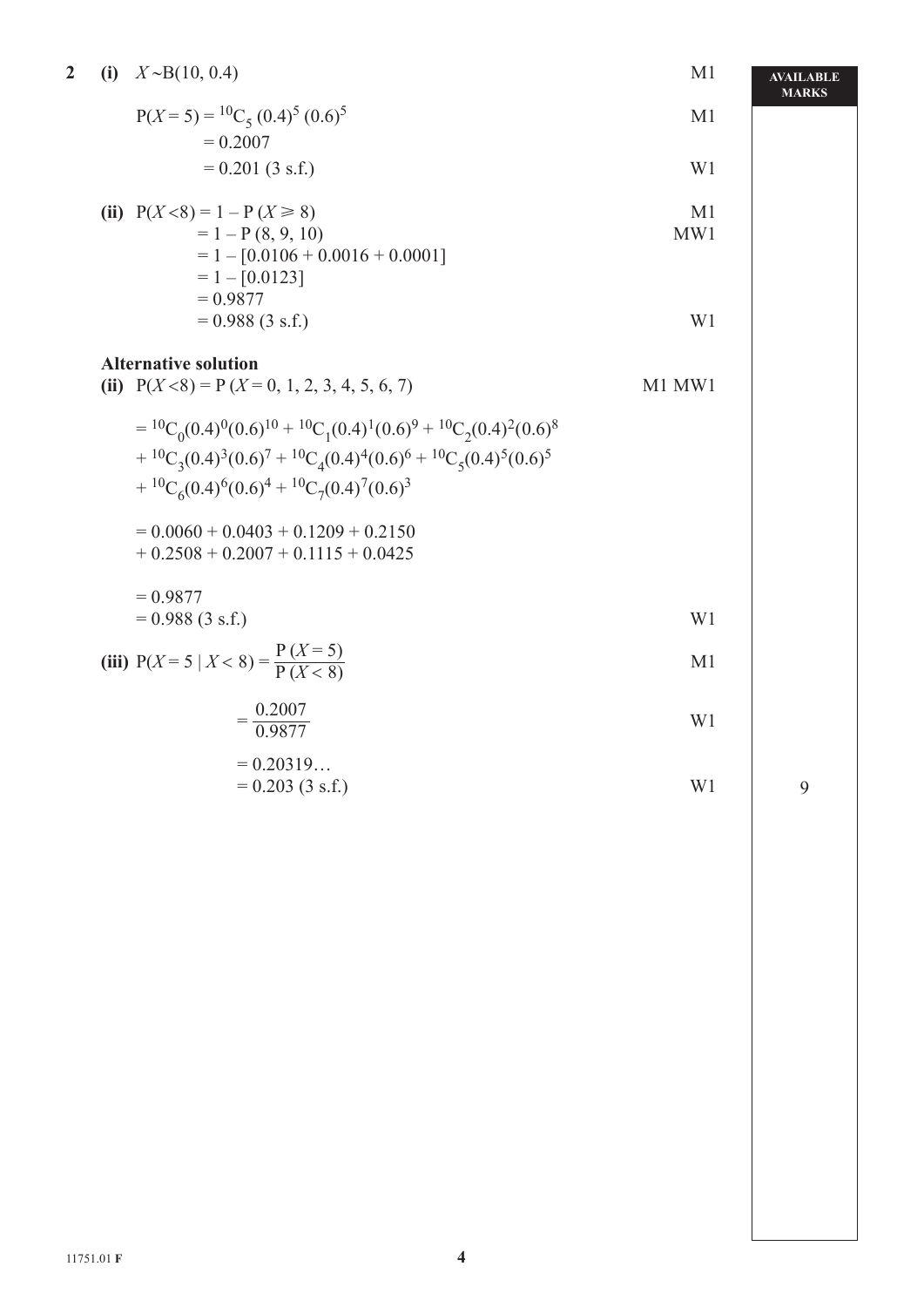| $\overline{\mathbf{3}}$ | (i) $P(T > 30) = P\left(\frac{T-42}{10} > \frac{30-42}{10}\right)$ | M1                   | <b>AVAILABLE</b><br><b>MARKS</b> |
|-------------------------|--------------------------------------------------------------------|----------------------|----------------------------------|
|                         | $= P(Z > -1.2)$                                                    | W1                   |                                  |
|                         | $= P (Z < +1.2)$                                                   | M1                   |                                  |
|                         | $= \Phi(1.2)$<br>$= 0.8849$                                        | W1                   |                                  |
|                         | $= 0.885(3 s.f.)$                                                  |                      |                                  |
|                         | (ii) Let time required be $y$                                      |                      |                                  |
|                         | $P(T < y) = 0.9$                                                   | MW1                  |                                  |
|                         | $\Rightarrow \Phi^{-1}(0.9) = 1.282$                               | MW1                  |                                  |
|                         | $\therefore \frac{y-42}{10} = 1.282$                               |                      |                                  |
|                         | $v = 42 + 12.82$                                                   |                      |                                  |
|                         | $y = 54.82$ (minutes)<br>$= 54.8 (3 s.f.)$                         | W1                   |                                  |
|                         |                                                                    |                      |                                  |
|                         | (iii) $P(T < U) = 0.75$<br>$\Phi^{-1}(0.75) = 0.674$               | MW1                  |                                  |
|                         |                                                                    | MW1                  |                                  |
|                         | $\Rightarrow \frac{U-42}{10} = 0.674$                              |                      |                                  |
|                         | $U = 42 + 6.74$                                                    |                      |                                  |
|                         | $= 48.74$ (minutes)<br>$= 48.7 (3 s.f.)$                           | W1                   |                                  |
|                         |                                                                    |                      |                                  |
|                         | (iv) $IQR = 2 \times 6.74$<br>$= 13.48$ (minutes)                  | M <sub>1</sub><br>W1 | 12                               |
|                         | $= 13.5 (3 s.f.)$                                                  |                      |                                  |
|                         |                                                                    |                      |                                  |
|                         |                                                                    |                      |                                  |
|                         |                                                                    |                      |                                  |
|                         |                                                                    |                      |                                  |
|                         |                                                                    |                      |                                  |
|                         |                                                                    |                      |                                  |
|                         |                                                                    |                      |                                  |
|                         |                                                                    |                      |                                  |
|                         |                                                                    |                      |                                  |
|                         |                                                                    |                      |                                  |
|                         |                                                                    |                      |                                  |
|                         |                                                                    |                      |                                  |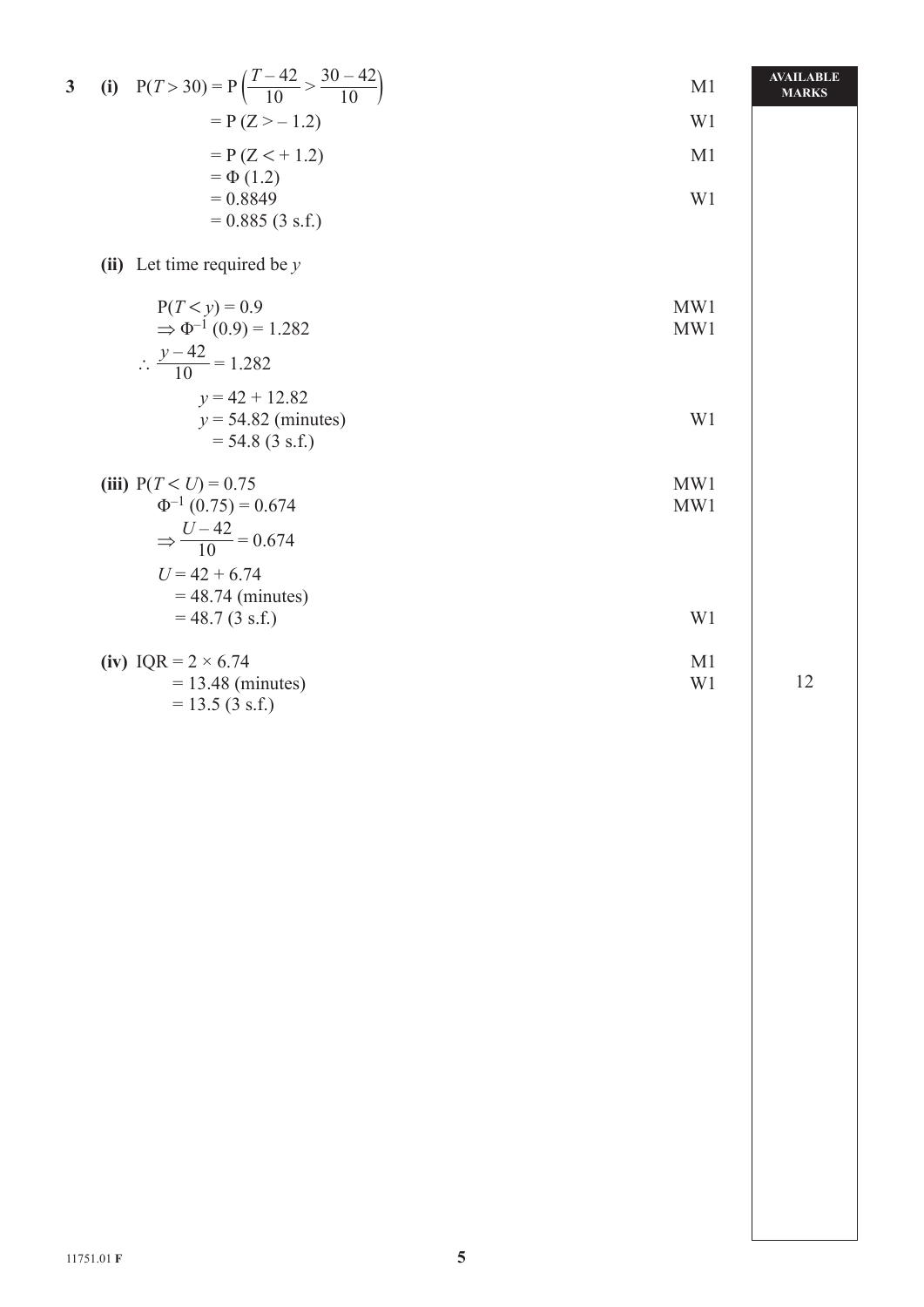| $\overline{\mathbf{4}}$<br>(i) $X \sim \text{Po}(3)$<br>$P(X = 2) = \frac{e^{-3} \times 3^2}{2!}$<br>$= 0.224$ | M <sub>1</sub><br>MW1<br>W <sub>1</sub> | <b>AVAILABLE</b><br><b>MARKS</b> |
|----------------------------------------------------------------------------------------------------------------|-----------------------------------------|----------------------------------|
| (ii) $P(X \ge 3) = 1 - P(X = 0, 1, 2)$<br>$= 1 - (0.0498 + 0.1494 + 0.2240)$<br>$= 1 - 0.4232$<br>$= 0.5768$   | $M1$ W1<br>W <sub>1</sub>               |                                  |
| $= 0.577(3 s.f.)$<br>(iii) $\lambda = 1.5 \times 3 = 4.5$<br>$Y \sim Po(4.5)$                                  | W1<br>M <sub>1</sub>                    |                                  |
| $P(Y=3) = \frac{e^{-4.5} \times 4.5^3}{3!}$<br>$= 0.1687$<br>$= 0.169$ (3 s.f.)                                | W <sub>1</sub>                          |                                  |
| (iv) $\lambda = 1.5$ $T \sim Po(1.5)$<br>$P(T=1) = \frac{e^{-1.5} \times 1.5^1}{11}$                           | M1                                      |                                  |
| $= 0.3347$<br>$= 0.335 (3 s.f.)$<br>P(3 consecutive weeks) = $0.3347^3$                                        | W1<br>M1                                |                                  |
| $= 0.037493$<br>$= 0.0375 (3 s.f.)$                                                                            | W <sub>1</sub>                          | 13                               |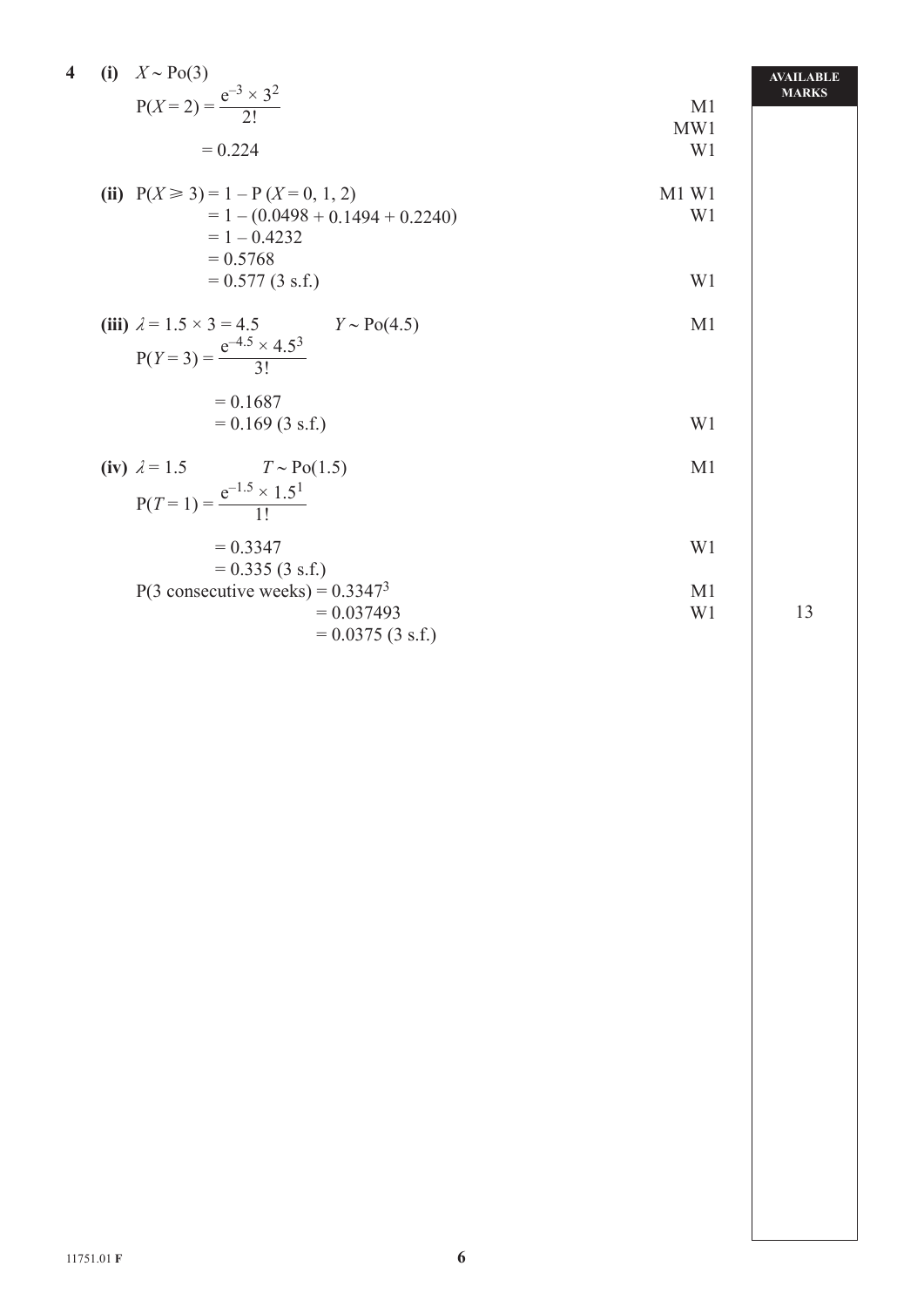5 (i) 
$$
\int_{-1}^{+1} kx^2 dx = 1
$$
  
\n $\left[\frac{kx^3}{3}\right]_{-1}^{+1} = 1$   
\n $\left(\frac{k}{3}\right) - \left(\frac{-k}{3}\right) = 1$   
\n $\frac{2k}{3} = 1$   
\n $k = \frac{3}{2}$  as required  
\n(iii)  
\n(ii)  
\n $\frac{3}{2} + y$   
\n $y = f(x)$   
\n(iii)  
\n $y = f(x)$   
\n $y = f(x)$   
\n $y = f(x)$   
\n $y = f(x)$   
\n $y = f(x)$   
\n $y = f(x)$   
\n $y = f(x)$   
\n $y = f(x)$   
\n $y = f(x)$   
\n $y = f(x)$   
\n $y = f(x)$   
\n $y = f(x)$   
\n $y = f(x)$   
\n $y = f(x)$   
\n $y = f(x)$   
\n $y = f(x)$   
\n $y = f(x)$   
\n $y = f(x)$   
\n $y = f(x)$   
\n $y = f(x)$   
\n $y = f(x)$   
\n $y = f(x)$   
\n $y = f(x)$   
\n $y = f(x)$   
\n $y = f(x)$   
\n $y = f(x)$   
\n $y = f(x)$   
\n $y = f(x)$   
\n $y = f(x)$   
\n $y = f(x)$   
\n $y = f(x)$   
\n $y = f(x)$   
\n $y = f(x)$   
\n $y = f(x)$   
\n $y = f(x)$   
\n $y = f(x)$   
\n $y = f(x)$   
\n $y = f(x)$   
\n $y = f(x)$   
\n $y = f(x)$   
\n $y = f(x)$   
\n $y = f(x)$   
\n $y = f(x)$   
\n $y = f(x)$   
\n $y = f(x)$   
\n $y = f(x)$   
\n $y = f(x)$   
\n $y = f(x)$   
\n $y = f(x)$   
\

11751.01 **F 7**